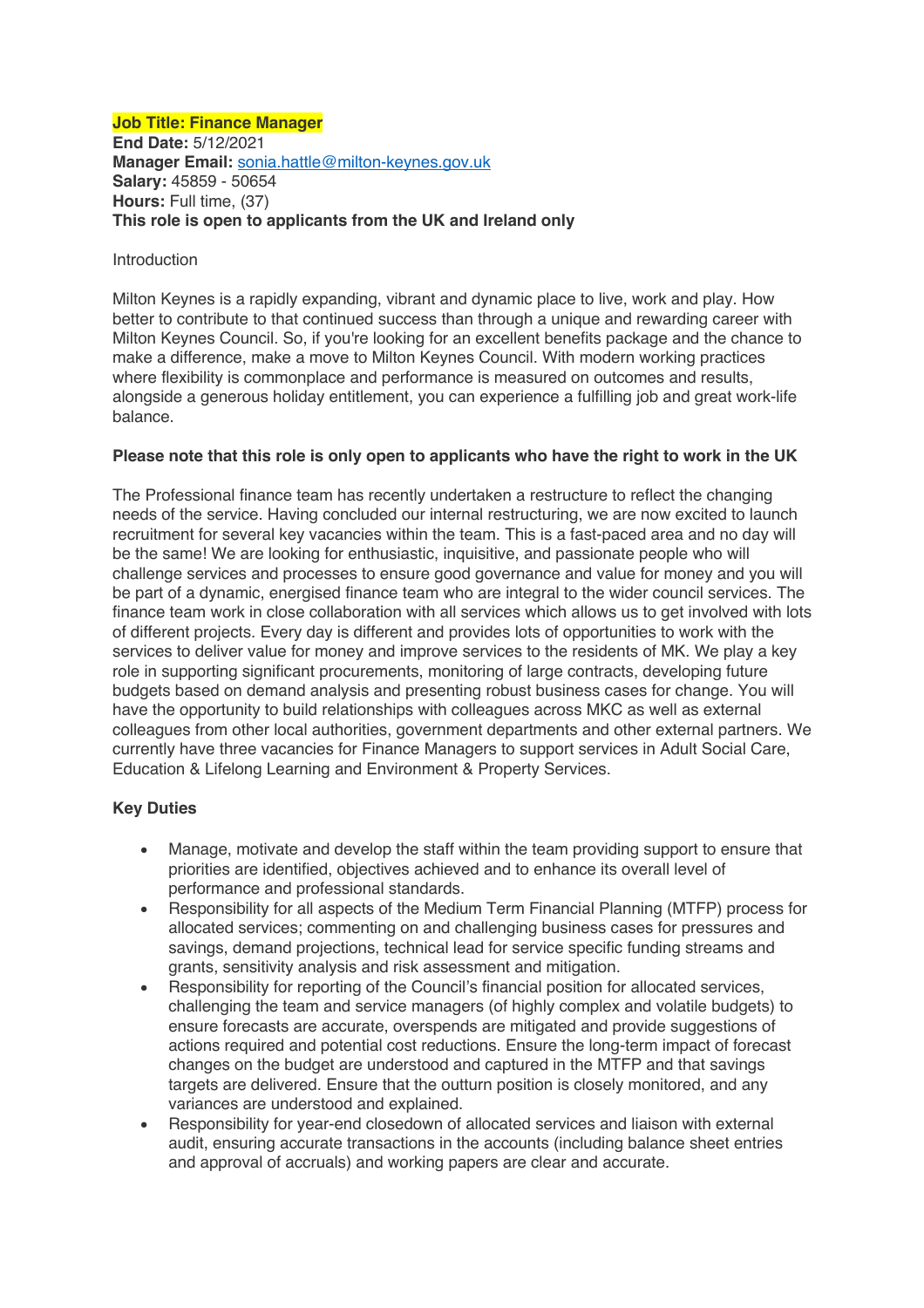- Provide advice and quidance on projects within the Council, participating in programme and project boards, ensuring good project governance. Provide financial advice on procurement and contract related matters (tendering, contract extensions etc.).
- A member of the Finance Management Team, contributing to the overall effectiveness and operational management of the Finance Service, seeking continuous improvement within the service by developing processes and systems.

## **Experience, Qualifications and any Mandatory Requirements**

- Qualified accountant (CCAB) with relevant post-qualification experience and evidence of ongoing CPD.
- Experience of managing and developing staff (including performance management). Ability to inspire and motivate a range of employees and generate a positive working environment.
- Experience of financial planning, control, and reporting in a complex organisation which should include some experience in working in a public sector organisation.

# **Skills Required**

- Ability to apply innovative and creative thinking to complex service challenges and deliver high quality solutions within a highly pressurised environment.
- Be able to explain complicated and technical information in a manner that can be understood by others with different levels of knowledge on the subject, including senior stakeholders, using multiple tools; written (preparation of presentations and report writing including cabinet papers), spreadsheets (financial modelling) and deliver presentations.

### **Departmental Benefits of this role**

• Working as part of the wider finance team, this role is suitable to be considered for home working, with appropriate ICT equipment provided for the role.

Milton Keynes Council Benefits

Use your skills to benefit the local community and experience a rewarding, interesting environment and attractive employment package such as:

Local Government Pension Scheme, considered to be one of the best employer contribution rates

A generous minimum holiday entitlement of 27 days per year in addition to statutory and public holidays, rising to 31 days after 5 years

Option to buy more annual leave

Agile working which provides the opportunity to work from various locations including from home for a proportion of your role (subject to business needs)

A full range of family friendly policies including enhanced Maternity, Adoption and Paternity entitlements

Excellent in-house management development programmes endorsed by the Institute of Leadership and Management

Flexibility with full time, part time and term time working options

Fair pay and a commitment to a minimum Living Wage

MK Advantage benefits package a range of savings including retail, travel and leisure discounts as well as a suite of salary sacrifice benefits.

A range of other attractive benefits which includes MKC Advantage offering retail, travel and leisure discounts.

A Relocation package may be available.